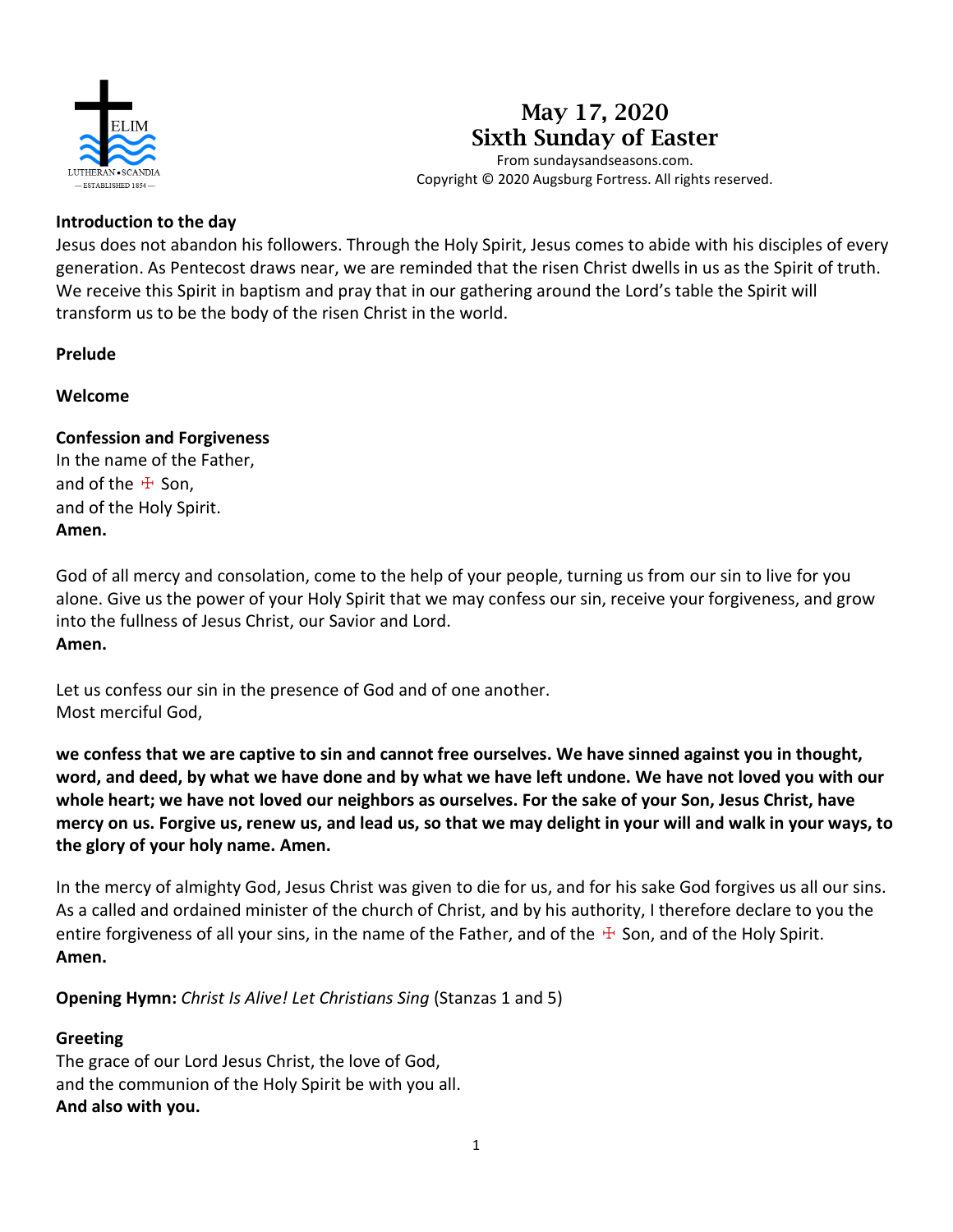#### **Prayer of the Day**

Almighty and ever-living God, you hold together all things in heaven and on earth. In your great mercy receive the prayers of all your children, and give to all the world the Spirit of your truth and peace, through Jesus Christ, our Savior and Lord, who lives and reigns with you and the Holy Spirit, one God, now and forever. **Amen.**

**Reading:** Acts 17:22-31 (See Page 3)

**Gospel:** John 14:15-21 (See Page 4)

**Sermon** (Pastor Scott Westphal)

**Hymn of the Day:** *Love Divine, All Loves Excelling* (Stanzas 1 and 4)

#### **Creed**

**I believe in God, the Father almighty, creator of heaven and earth. I believe in Jesus Christ, God's only Son, our Lord, who was conceived by the Holy Spirit, born of the virgin Mary, suffered under Pontius Pilate, was crucified, died, and was buried; he descended to the dead. On the third day he rose again; he ascended into heaven, he is seated at the right hand of the Father, and he will come to judge the living and the dead. I believe in the Holy Spirit, the holy catholic church, the communion of saints, the forgiveness of sins, the resurrection of the body, and the life everlasting. Amen.**

#### **Prayers of Intercession**

Uplifted by the promised hope of healing and resurrection, we join the people of God in all times and places in praying for the church, the world, and all who are in need.

Abiding God, you have revealed yourself to us in the form of your Son, Jesus Christ. Embolden your church, as your followers, to reveal your love to everyone in our speaking and in our living. Lord, in your mercy, **hear our prayer.**

You are the creator of heaven and earth. Revitalize the health of oceans, rivers, lakes, springs, glaciers, and other bodies of water that give life to your creatures (*local bodies of water may be named*). Lord, in your mercy, **hear our prayer.**

You call all people of the world your children. Judge the nations justly, show mercy to the oppressed, and speak truth to power through your prophets. Lord, in your mercy, **hear our prayer.**

You come near to us when we are lost, and you hear our distress. We pray for those who suffer in any way (*especially*). Lord, in your mercy, **hear our prayer.**

Your commands are good and merciful. Give us courage to take hold of our baptismal promises to work for justice, advocate for the voiceless, and free the oppressed and imprisoned in body, mind, or spirit. Lord, in your mercy, **hear our prayer.**

You remain with us always, O God, and your kingdom has no end. We remember the saints who have gone before us (*especially*). Unite us forever in your final victory over death. Lord, in your mercy, **hear our prayer.**

With bold confidence in your love, almighty God, we place all for whom we pray into your eternal care; through Christ our Lord. **Amen.**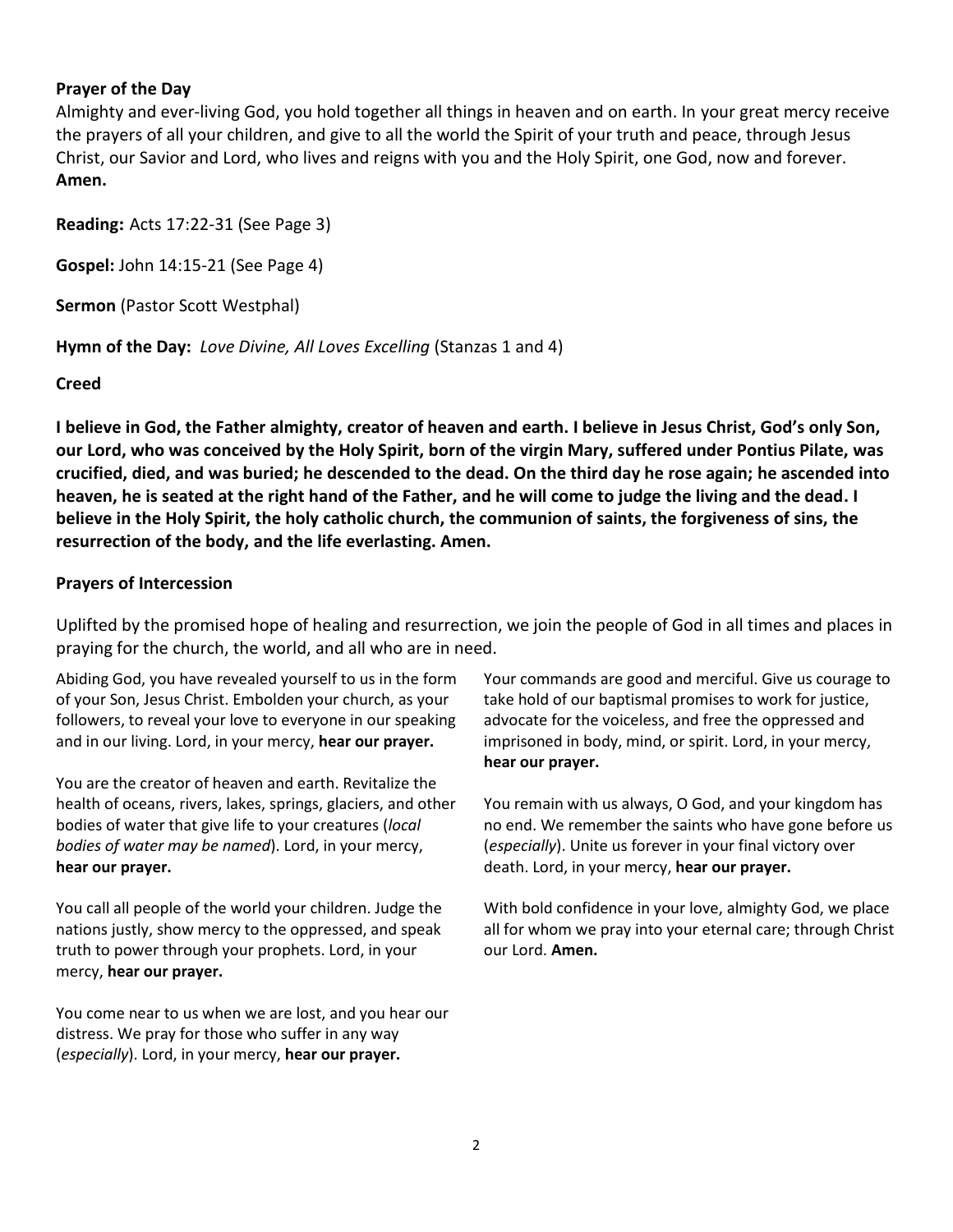**Our Father, who art in heaven, hallowed be thy name, thy kingdom come, thy will be done, on earth as it is in heaven. Give us this day our daily bread; and forgive us our trespasses, as we forgive those who trespass against us; and lead us not into temptation, but deliver us from evil. For thine is the kingdom, and the power, and the glory, forever and ever. Amen.**

#### **Postlude**

# **Lectionary Readings For Sunday, May 10, 2020**

## **First Reading: Acts 17:22-31**

*In Athens, Paul faces the challenge of proclaiming the gospel to Greeks who know nothing of either Jewish or Christian tradition. He proclaims that the "unknown god" whom they worship is the true Lord of heaven and earth who will judge the world with justice through Jesus, whom God has raised from the dead.*

<sup>22</sup> Paul stood in front of the Areopagus and said, "Athenians, I see how extremely religious you are in every way. <sup>23</sup>For as I went through the city and looked carefully at the objects of your worship, I found among them an altar with the inscription, 'To an unknown god.' What therefore you worship as unknown, this I proclaim to you. <sup>24</sup>The God who made the world and everything in it, he who is Lord of heaven and earth, does not live in shrines made by human hands, <sup>25</sup>nor is he served by human hands, as though he needed anything, since he himself gives to all mortals life and breath and all things. <sup>26</sup>From one ancestor he made all nations to inhabit the whole earth, and he allotted the times of their existence and the boundaries of the places where they would live, <sup>27</sup>so that they would search for God and perhaps grope for him and find him—though indeed he is not far from each one of us. <sup>28</sup>For 'In him we live and move and have our being'; as even some of your own poets have said,

'For we too are his offspring.'

<sup>29</sup>Since we are God's offspring, we ought not to think that the deity is like gold, or silver, or stone, an image formed by the art and imagination of mortals. <sup>30</sup>While God has overlooked the times of human ignorance, now he commands all people everywhere to repent,  $^{31}$ because he has fixed a day on which he will have the world judged in righteousness by a man whom he has appointed, and of this he has given assurance to all by raising him from the dead."

## **Psalm: Psalm 66:8-20**

<sup>8</sup>Bless our God, you peoples;

let the sound of praise be heard.

<sup>9</sup>Our God has kept us among the living

and has not allowed our feet to slip.

 $10$ For you, O God, have tested us;

you have tried us just as silver is tried.

 $11$ You brought us in-to the net;

you laid heavy burdens upon our backs.

 $12$ You let people ride over our heads; we went through fire and water,

but you brought us out into a place of refreshment.

<sup>13</sup>I will enter your house with burnt offerings

and will pay you my vows—

 $14$ those that I promised with my lips